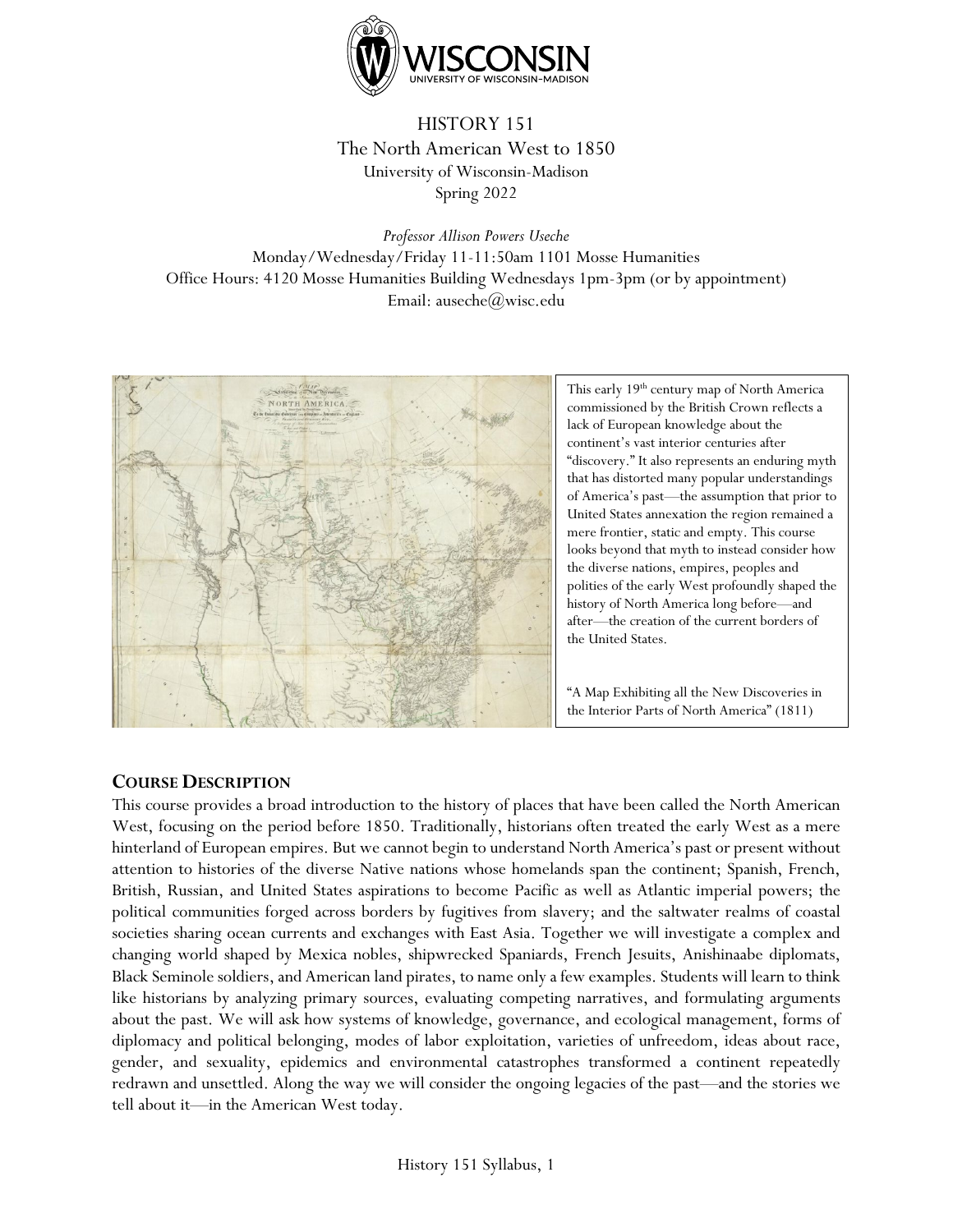

# **FORMAT**

The format for this course is in person, with four meetings per week. Three meetings with the professor will involve interactive lectures and research workshops. An additional discussion section led by a graduate student instructor will allow students to meet in smaller groups to talk about the readings in depth and to hone the skills of critical thinking, research, and writing necessary to do the work of historical analysis.

# **OBJECTIVES**

- Identify major themes, patterns, processes, and events in histories of the North American West before 1850
- Explain the many transformations that rocked the North American West prior to and immediately following United States annexation, as well as how the legacies of these longer histories continue into the present
- Understand how historians make history and why our understandings of the past change over time
- Evaluate arguments about history and weigh in on existing historical debates
- Interpret primary and secondary sources to answer questions about the past

## **SECTION INFORMATION**

#### **TA: Winifred Redfearn**

email: wredfearn@wisc.edu

| <b>Section Number</b> | Day      | Time            | Location     |
|-----------------------|----------|-----------------|--------------|
| <b>DIS 301</b>        | Thursdav | $8:50-9:40am$   | 6109 Sewell  |
| <b>DIS 302</b>        | Thursday | $9:55-10:45$ am | 6113 Sewell  |
| <b>DIS 303</b>        | Thursdav | $11:00-11:50am$ | 6109 Sewell  |
| <b>DIS 304</b>        | Thursdav | $5:40-6:30$ pm  | 224 Ingraham |

## **CREDITS**

This course counts for four credits. The course meets as a group for 4 hours per week and carries the expectation that you will spend an average of 2 hours outside of class for every hour in the classroom. In other words, in addition to class time, plan to allot an average of 8 hours per week for reading, writing, preparing for discussions, and or studying for this class.

## **REGULAR AND SUBSTANTIVE STUDENT-INSTRUCTOR INTERACTION**

Lectures will provide me with my main opportunity to engage in regular and substantive interaction with you. During our lecture meetings on Mondays, Wednesdays, and Fridays I will provide direct instruction, clarify information about course content, facilitate discussion of the course materials, and lead research and writing workshops. I will additionally be available during my office hours each week for one-on-one meetings. If you cannot make my office hours but would like to meet, please email me and we can find an alternative time. I try to respond to all emails within 24 hours. If you have an urgent or time-sensitive matter to discuss me with, please include "URGENT" in the subject line of your email and I will reply as soon as possible.

# **COURSE WEBSITE, LEARNING MANAGEMENT SYSTEM & DIGITAL INSTRUCTIONAL TOOLS**

All course materials are available on our [Canvas site.](https://it.wisc.edu/services/canvas/)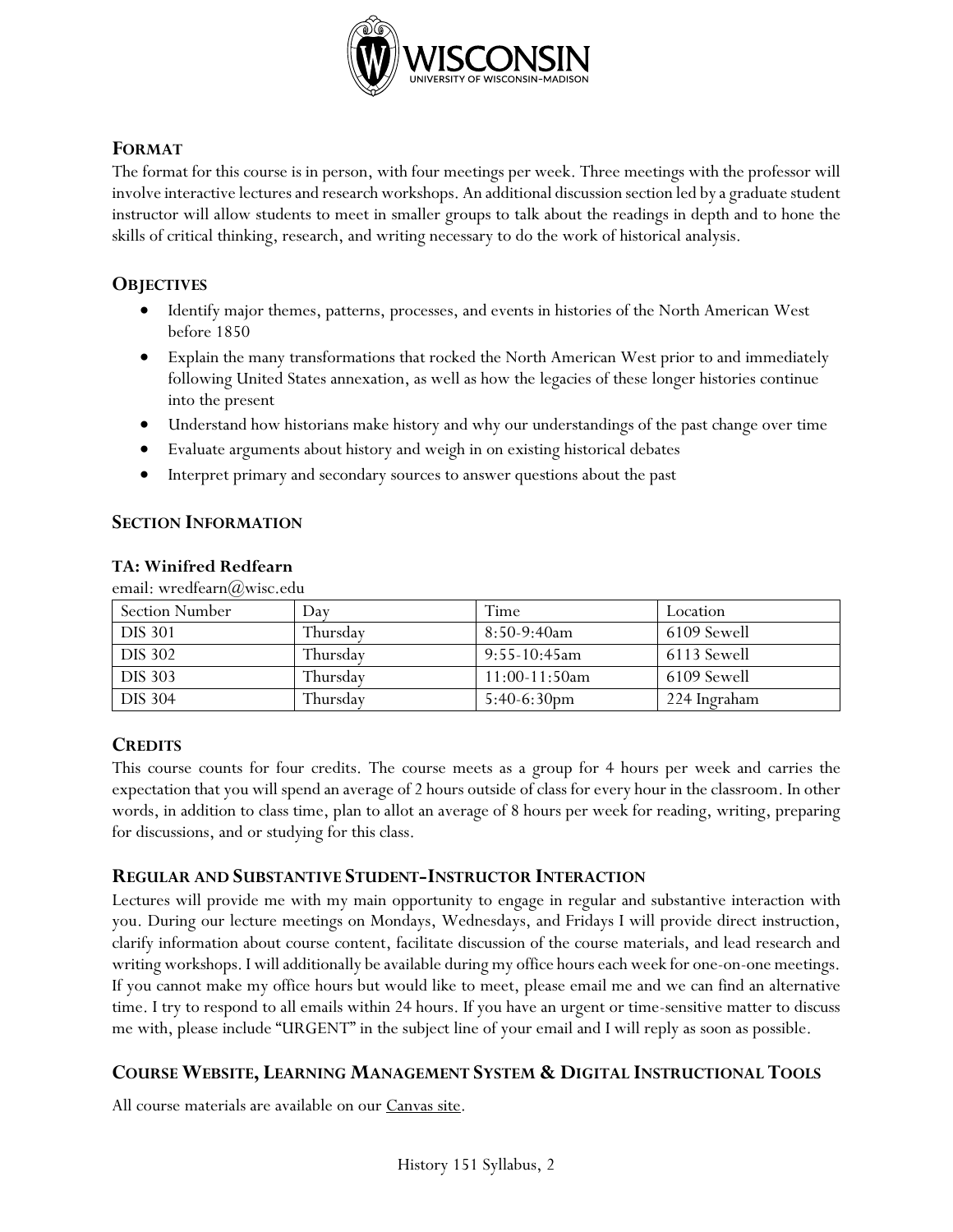

If you would prefer to meet with me remotely (during office hours or otherwise) via Zoom, all meetings can be accessed here:<https://uwmadison.zoom.us/j/8395182126>

### **READINGS**

All required readings will be posted to our course Canvas site. You can find the links arranged by week. Your reading assignment each week will consist of 1 book chapter or scholarly article written by a historian about the past—what we call "secondary sources"—in addition to 3-5 shorter "primary sources" produced during the period that we are studying. We will talk in class about how to approach the readings, but plan to read the secondary sources more quickly by focusing on each author's argument and use of evidence. You will want to read the primary sources more closely. These documents are shorter but often take longer to interpret. A few questions to consider as you complete the readings each week include: how do the primary sources support, challenge, or expand on the historical narratives offered by the secondary sources? What can we learn from analyzing these documents together that we might not necessarily get from reading one source on its own? What do these sources leave out or obscure? If you are ever feeling overwhelmed by the readings or find that they are taking you too long to get through, please do not hesitate to come by my office hours so we can discuss strategies for completing each week's assignment within a few hours.

#### **GRADING SCALE**

A (92.50+); AB (87.50-92.49); B (82.50-87.49); BC (77.50-82.49); C (69.50-77.49); D (60-69.49); F (Below 60)

#### **ASSIGNMENTS AND ASSESSMENT**

#### *Lecture Attendance and Participation: 10%*

Participation is critical to your success in this course and is required. Mondays and Wednesdays will be interactive lectures designed to introduce you to the topics and themes of the week. Fridays will be organized as research workshops where I will do less talking and instead invite you to develop the skills of historical analysis including analyzing primary sources, using digitized archival collections, and evaluating popular representations of the American West. These sessions are designed to give you the skills you need to do well on your assignments for the course—the quizzes and papers—and to learn from each other's insights into the past. You can miss three lectures no questions asked before your participation grade begins to be affected. If you end up needing to miss more than three lecture meetings due to health issues (including mental health), quarantine, family commitments, or any other extenuating circumstances, let us know and we will create alternative assignments so that your participation grade will not be affected. No medical documentation of the illness will be required. Please take care of yourselves and let Winnie and I know how we can support you.

#### *Discussion Section Attendance and Participation: 25%*

Weekly discussion sections will provide an opportunity for you to clarify and consolidate your understanding of the material, flex critical thinking skills, and hear the viewpoints of your fellow students, and are also required. Please come to section ready to engage with the material, your peers, and your TA. Each week you will upload a one paragraph (200-300 word) response post to your section's Canvas discussion board by Wednesday evening at midnight. This is a brief and informal first reaction to the week's readings that you can then build on in your discussions, your quizzes, and your papers. Many past students suggest building on your discussion posts for quizzes and papers—this will allow you to deepen your understanding of the materials over the course of the semester and develop your own sense of what kinds of questions and methods of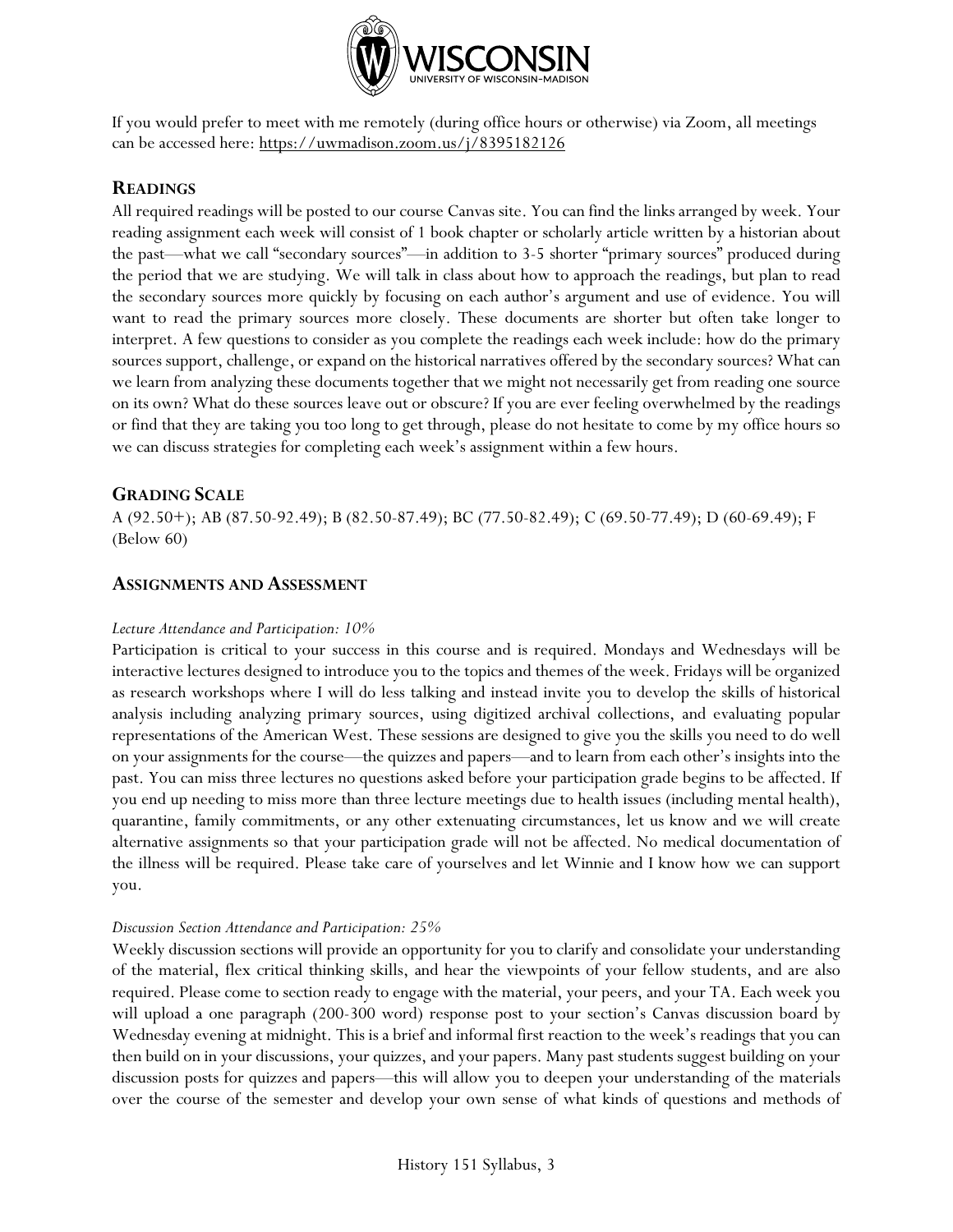

historical inquiry interest you the most. You will have several options (listed below) for what this response might look like. Thoughtful completion of these assignments will contribute to your discussion section grade. *Post to canvas by Tuesdays at midnight. This will give Winnie the chance to read your responses before your discussion section meets.* 

Options for weekly response posts:

- Answer one or more of the Friday questions that I will send out in weekly emails
- Respond to a classmate's post
- Analyze one or more of the week's primary sources
- Reflect on the readings—this could involve discussing something that interested you, confused you, or that you disagreed with
- Raise a series of questions related to the readings or lectures

#### *Quizzes: 30%*

Instead of a traditional midterm and final exam, this course will have four low-stakes "check-in quizzes" (each valued at 7.5% of your final grade). If you attend lecture and section regularly, read the assigned material, take good notes, and review those notes, you should do well on these. Each quiz will consist of two historical questions that I will ask you to answer in a few paragraphs by drawing on the readings and lecture materials. These will be interpretative rather than factual questions, and you will have access to your notes to consult as you craft your responses. If you are not happy with your grade, you may choose to retake one of these.

## *Primary Source Analysis (2 pages): 10%*

Primary sources are the building blocks that all historians use to interpret the past, and in your first short paper for the course you will choose one primary source from the syllabus to analyze. You will use this primary source to answer a question that you have about the topics and themes we have discussed during the course. Who produced this source, when, and why? For what audience? How do you think it was received at the time? What can this source tell us about the past? Analyze particular quotes from the document to answer your historical question. You can find a detailed guidance on how to approach the assignment, including an outline and rubric, on our course Canvas site.

I encourage you to come to my and Winnie's office hours to discuss your papers as you begin writing—we love to talk through your ideas as you get started on the assignment. The History Lab also offers appointments for one-on-one meetings with graduate students who can help you at any stage of the writing process including choosing a topic, analyzing primary sources, developing arguments and thesis statements, citing evidence, and writing effectively. The Lab is equipped also to support challenges faced by English-language learners. You can schedule an appointment with the History Lab here: [https://history.wisc.edu/undergraduate](https://history.wisc.edu/undergraduate-program/the-history-lab/)[program/the-history-lab/](https://history.wisc.edu/undergraduate-program/the-history-lab/)

## *Comparative Paper (5 pages) 15%:*

For this assignment you will analyze two primary sources, either contemporary or successive, to make an argument about some aspect of United States history. One of these sources can be the document you analyzed in your first paper—you can use this assignment to expand on and nuance the argument that you made in your first paper. Draw on at least one secondary source from the syllabus to help you interpret the primary sources that you have chosen. We will be working on the skills you need to do well on this paper throughout the course. You can find more detailed guidance on how to approach the assignment, including an outline and rubric, on our course Canvas site.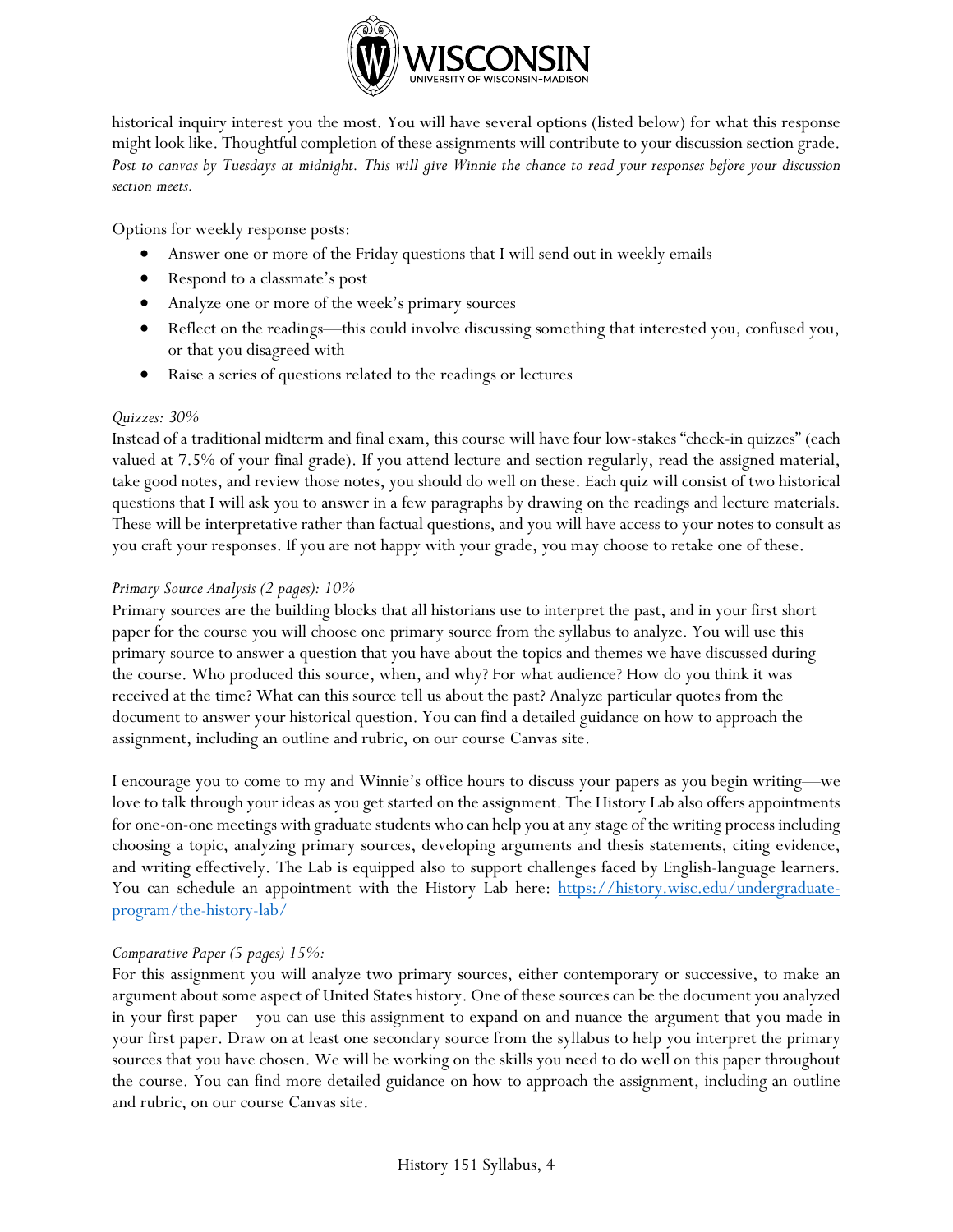

## *Op-Ed (1-2 pages): 10%*

Historians often weigh in on contemporary issues or policy debates through short "Opinion Pieces" published in major newspapers. For your final writing assignment for the course, I will ask you to do the same. It might seem like events that transpired centuries ago would hold little relevance for the world we find ourselves in today, but you would be surprised! Your goal in this assignment is to connect a contemporary issue, political debate or controversy to a historical topic, theme, or event covered in this course. How does the past help us to better understand political debates today?

There are a few different approaches you might take to this piece of historical writing:

- *Historical Origins:* Explain why we cannot fully understand a contemporary problem without considering what got us here. Consider how past policies, patterns, or power struggles laid the groundwork for the issue that we are facing today.
- *Historical Analogy*: Compare a contemporary problem with a similar issue from the past. How does attention to a previous period in the history of the North American West help us to make sense of the situation we are confronting today?
- *Forgotten Visions*: Explore how an individual or organization from the past proposed solutions to a problem we are facing today. Explain how attention to their visions and strategies might offer a roadmap for generating meaningful change.

### **DEADLINES AND EXTENSIONS:**

You are welcome to request an extension on any of the graded assignments for the course if the requirements of other classes, workplace responsibilities, family commitments, health concerns, or other issues make it difficult to submit an assignment on time. All requests for extensions made 24 hours in advance of the deadline will be granted. Requests for extensions made on or after the deadline will be evaluated on a case-by-case basis.

## **COVID-19 PRECAUTIONS**

According to university policy, we all must be masked indoors. If you forget a mask, please come see at the beginning of lecture and I will provide you with one. Though attendance is required in lecture, please *do not come* if you experience any of the following symptoms:

Fever or chills Cough Shortness of breath or difficulty breathing Fatigue Muscle or body aches Headache New loss of taste or smell Sore throat Congestion or runny nose Nausea or vomiting Diarrhea

According to the CDC, these symptoms might be indicative of a COVID-19 infection. If you have any of these symptoms and therefore must miss lecture or discussion section, please send me or Winnie an email to let us know, and we will excuse the absence—no questions asked.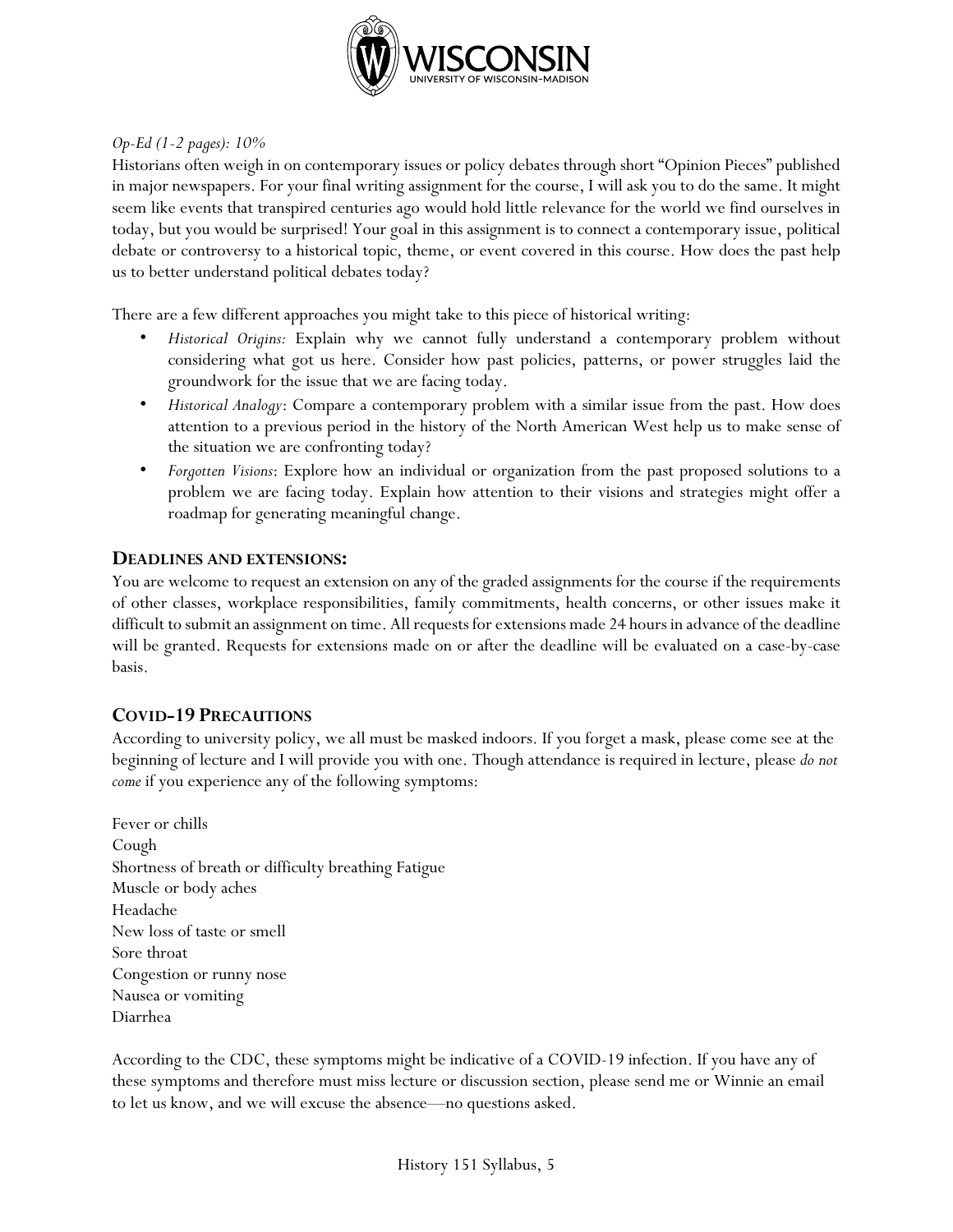

Recognizing that certain students might have to miss more class this semester than in an ordinary semester, I will post lectures slides and lecture notes after each of our meetings. If you have questions about what you missed after you consult the slides and notes, please reach out to me or Winnie and we will schedule a meeting to help get you caught up.

#### **STUDENTS' RULES, RIGHTS & [RESPONSIBILITIES](https://guide.wisc.edu/undergraduate/#rulesrightsandresponsibilitiestext)**

#### **DIVERSITY & INCLUSION STATEMENT**

I aspire to create a classroom strengthened by students who feel heard, safe, and supported. If you have concerns about any aspect of the course, please let me know. Diversity is a source of strength, creativity, and innovation for UW-Madison. We value the contributions of each person and respect the profound ways their identity, culture, background, experience, status, abilities, and opinion enrich the university community. We commit ourselves to the pursuit of excellence in teaching, research, outreach, and diversity as inextricably linked goals. The University of Wisconsin-Madison fulfills its public mission by creating a welcoming and inclusive community for people from every background – people who as students, faculty, and staff serve Wisconsin and the world.

#### **ACCOMMODATIONS FOR STUDENTS WITH DISABILITIES STATEMENT**

I am committed to providing any accommodations that will enable you to thrive in our course, including but not limited to those requested through the McBurney Disability Resource Center. The University of Wisconsin-Madison supports the right of all enrolled students to a full and equal educational opportunity. The Americans with Disabilities Act (ADA), Wisconsin State Statute (36.12), and UW-Madison policy (Faculty Document 1071) require that students with disabilities be reasonably accommodated in instruction and campus life. Reasonable accommodations for students with disabilities is a shared faculty and student responsibility. Students are expected to inform faculty [me] of their need for instructional accommodations by the end of the third week of the semester, or as soon as possible after a disability has been incurred or recognized. Faculty [I], will work either directly with the student [you] or in coordination with the McBurney Center to identify and provide reasonable instructional accommodations. Disability information, including instructional accommodations as part of a student's educational record, is confidential and protected under FERPA. (See: [McBurney Disability Resource Center\)](https://mcburney.wisc.edu/)

#### **ACADEMIC INTEGRITY STATEMENT**

By virtue of enrollment, each student agrees to uphold the high academic standards of the University of Wisconsin-Madison; academic misconduct is behavior that negatively impacts the integrity of the institution. Cheating, fabrication, plagiarism, unauthorized collaboration, and helping others commit these previously listed acts are examples of misconduct which may result in disciplinary action. Examples of disciplinary action include, but is not limited to, failure on the assignment/course, written reprimand, disciplinary probation, suspension, or expulsion.

#### **[Academic Calendar & Religious Observances](https://secfac.wisc.edu/academic-calendar/)**

#### **COURSE EVALUATIONS**

You will be provided with several opportunities to evaluate this course and your learning experience. Your participation is an integral component of this course, and your confidential feedback is important to me. You will receive an official email two weeks prior to the end of the semester, notifying you that your course evaluation is available. In the email you will receive a link to log into the course evaluation with your NetID.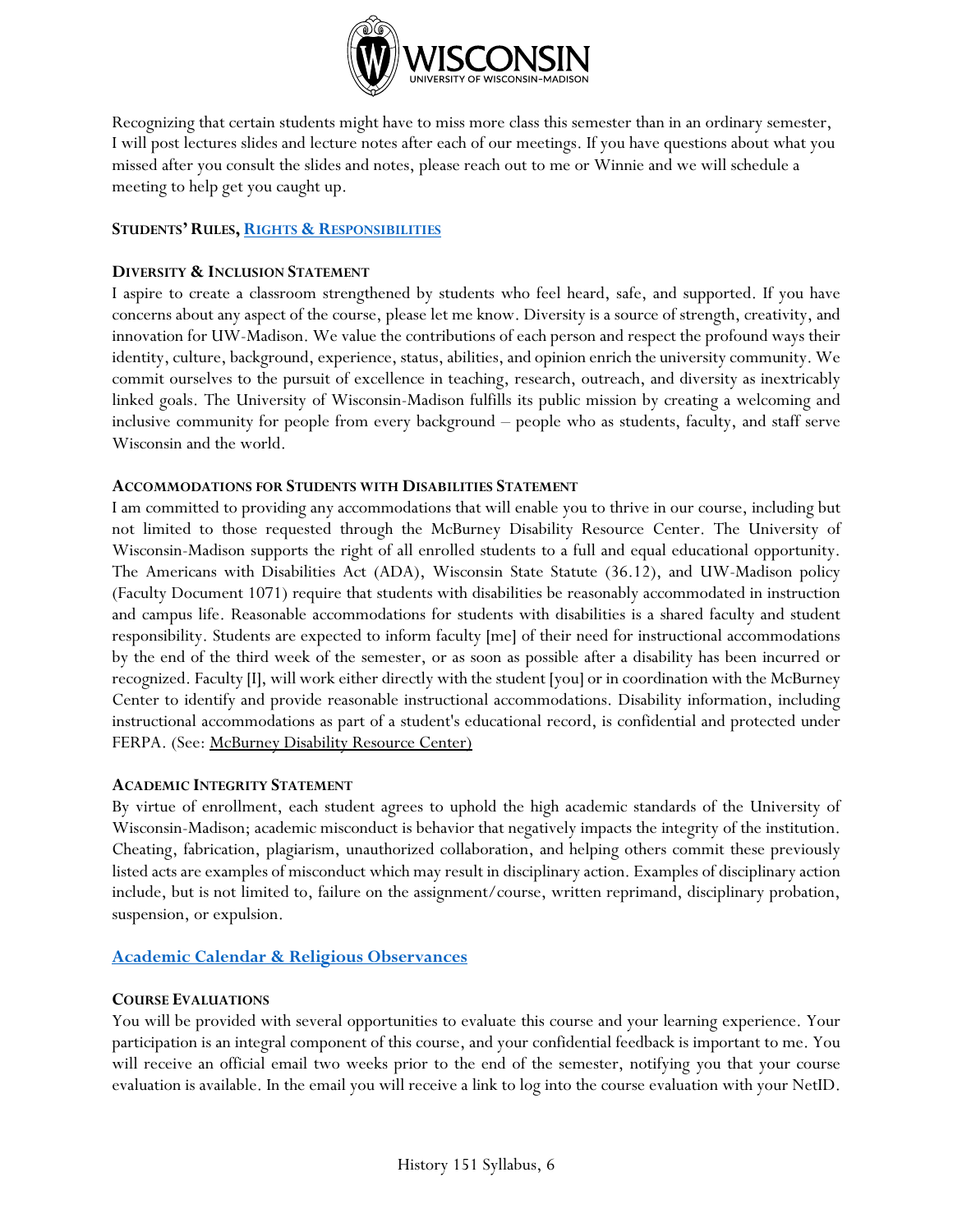

I strongly encourage you to participate in this anonymous course evaluation and will provide you with time in lecture to complete the evaluation.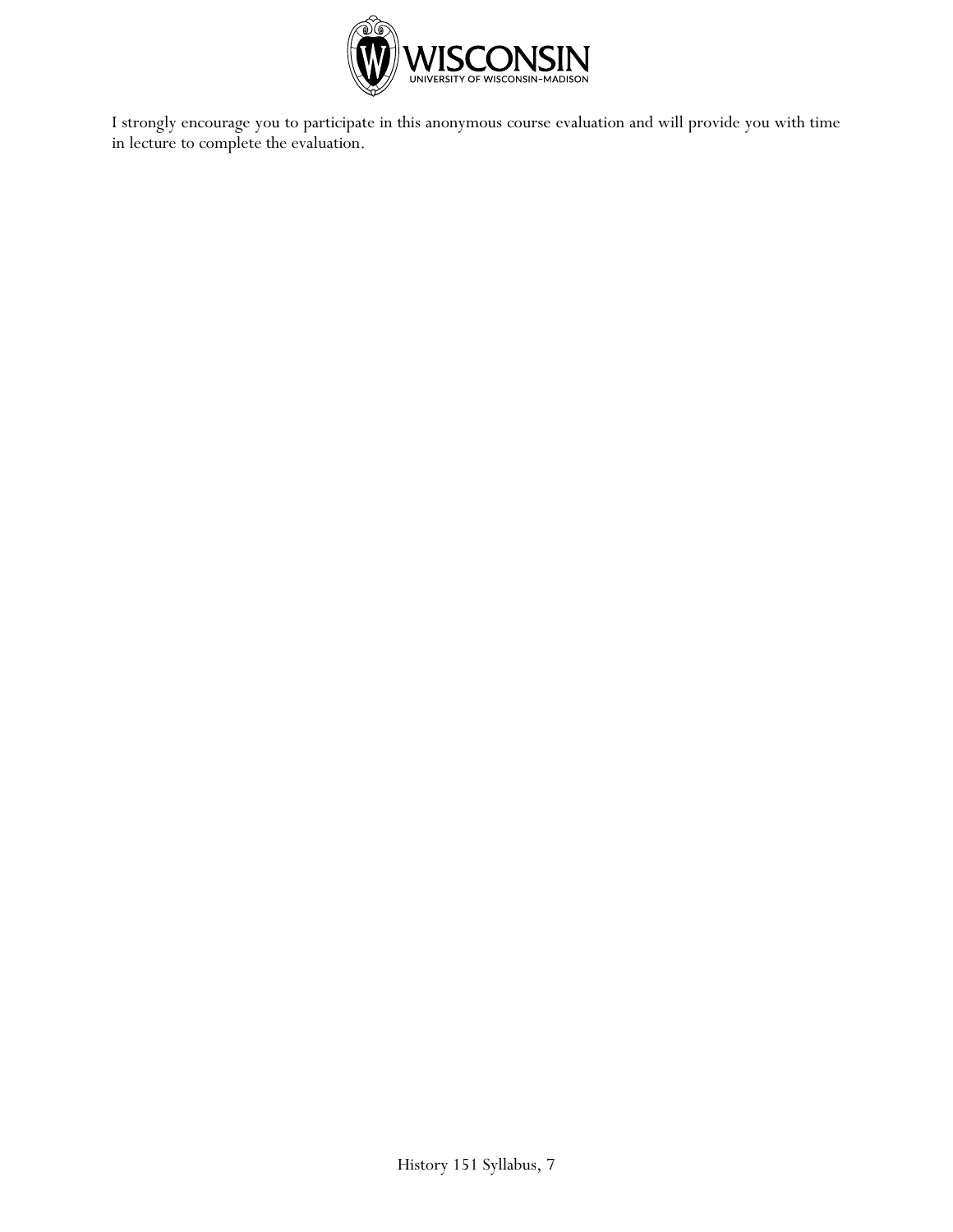

### **SCHEDULE OF CLASSES**

### *Week 1: Vast Early America*

*\*No readings or section meetings this week\** January 26 Introduction and Welcome January 28 No Such Thing as Prehistory: Native America Before 1492

### *Week 2: First Encounters*

*\*Section meetings begin this week\**

January 31 Myths of the Spanish Conquest February 2 Geographies of Power February 4 Research Workshop: Interpreting Primary Sources

> *Readings: Secondary Sources:* NPR Throughline Podcast on "Tenochtitlán: A Retelling of the Conquest" (2021)

*Primary Sources:* Hernan Cortés Describes Tenochtitlán to King Charles V (1520) Bernal Díaz del Castillo, *The True History of The Conquest of New Spain*, excerpt (1568) A Nahuatl Account of the Conquest of Mexico: The Florentine Codex Book XII, Chapters 5 and 16 (excerpts)

#### *Week 3: Fictions of Discovery and Fantasies of Empire*

February 7 The Pueblo Revolt February 9 Making a New World February 11 Research Workshop: Engaging Secondary Sources

> *Readings: Secondary Source:* Maurice Crandall, *These People Have Always Been a Republic: Indigenous Electorates in the U.S.- Mexico Borderlands, 1598-1912* (2019) Chapter 1

*Primary Sources:* Antonio de Otermín, "An Account of the Lamentable Tragedy" (1680) Pedro Naranjo Relates the Pueblo Revolt (1681) Declaration of Josephe, a Spanish-Speaking Indian, on the Pueblo Revolt (1681)

#### *Week 4: New Worlds*

February 14 A New England? Metacom's War February 16 A New France? Incursions into Anishinaabewaki February 18 Research Workshop: Preparing for Quiz 1 and your Primary Source Analysis

*Readings: Secondary Source:*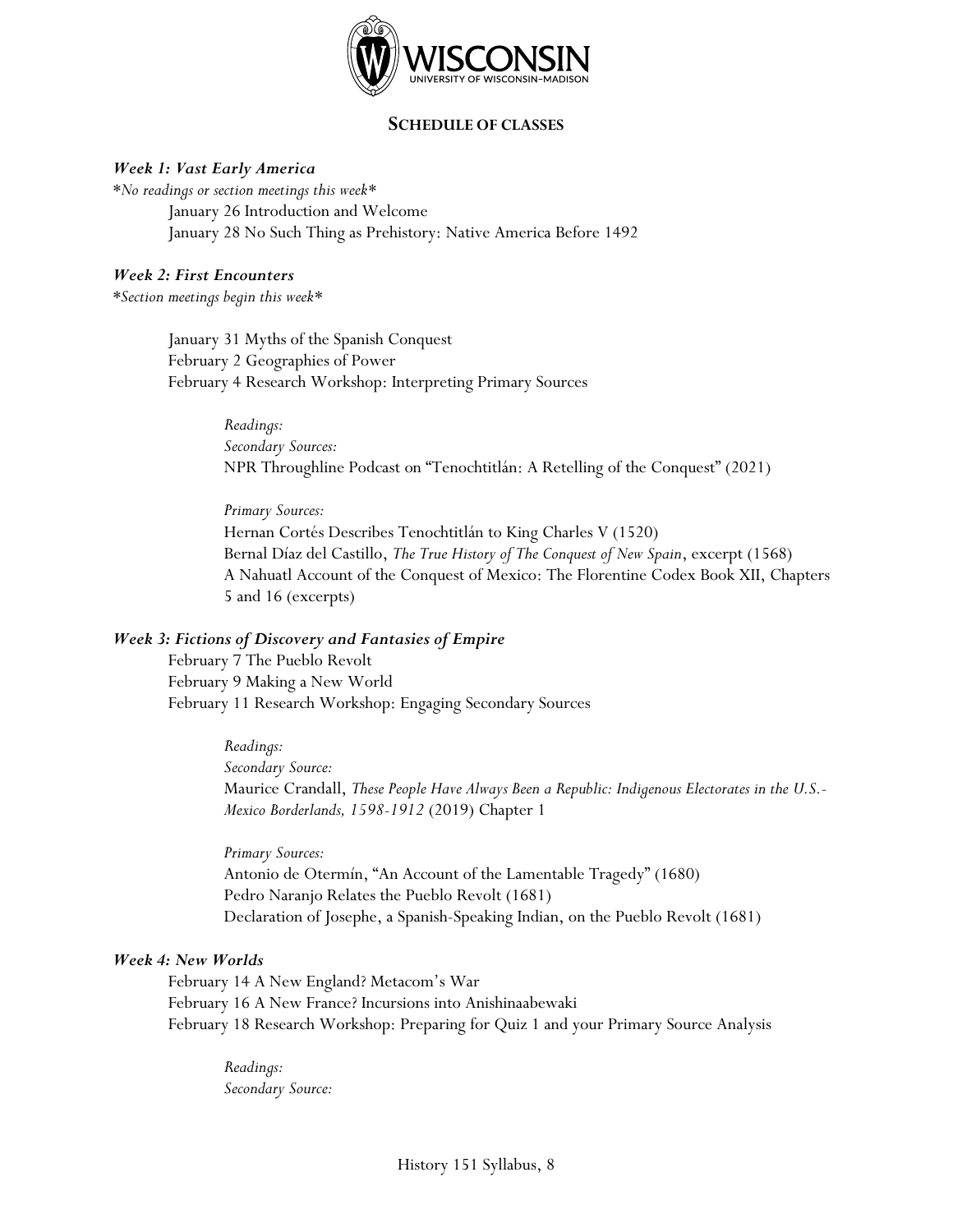

Michael Witgen, *An Infinity of Nations: How the Native New World Shaped Early North America* (2013) Chapter 1

*Primary Sources:*

Jean de Brébeuf, Instructions for the Fathers of Our Society Who Shall be Sent to the Hurons (1637) Micmac Elder, Speech to French Settlers (c. 1677) Metacom Relates Wampanoag Grievances Against the English Settlers (1675) Increase Mather, A Brief History of the War with the Indians in New England (1676)

#### *Week 5: Atlantic Slavery*

February 21 Surviving the Middle Passage and the Plantation Complex February 23 The Other Slavery February 25 **Quiz 1**

Readings:

*Secondary Source:*

Tiya Miles, *The Dawn of Detroit: A Chronicle of Slavery and Freedom in the City of the Straits*  (2019) Introduction and Chapter 1

*Primary Sources:*

Olaudah Equiano, an 11-Year-Old Ibo from Nigeria, Remembers His Kidnapping into Slavery (1789 account of events of the 1750s) Louisiana's Code Noir (1724) White South Carolinians Debate Action Against a Maroon Community (1766)

#### *Week 6: From Middle Grounds to Imperial Warfare*

February 28 Middle Grounds

#### **Primary Source Analysis Due**

March 2 The Seven Years' War and Pontiac's Rebellion March 4 Research Workshop: Preparing for Quiz 2

*Readings:*

*Secondary Source:* 

Elizabeth Ellis, "Dismantling the Dream of 'France's Peru': Indian and African Influence on the Development of Early Colonial Louisiana" in Ignacio Gallup-Diaz, ed., *The World of Colonial America: An Atlantic Handbook*

*Primary Sources:* Antoine Simon Le Page Du Pratz Describes French Conflict with the Natchez (1729) Journal of Seven Years War (1756) Pontiac's Speech to an Ottowa, Potawatomi, and Huron Audience (1763)

#### *Week 7: Frontiers of Trade, War, and Diplomacy*

March 7 The Comanche Empire March 9 Saltwater Frontiers March 11 **Quiz 2**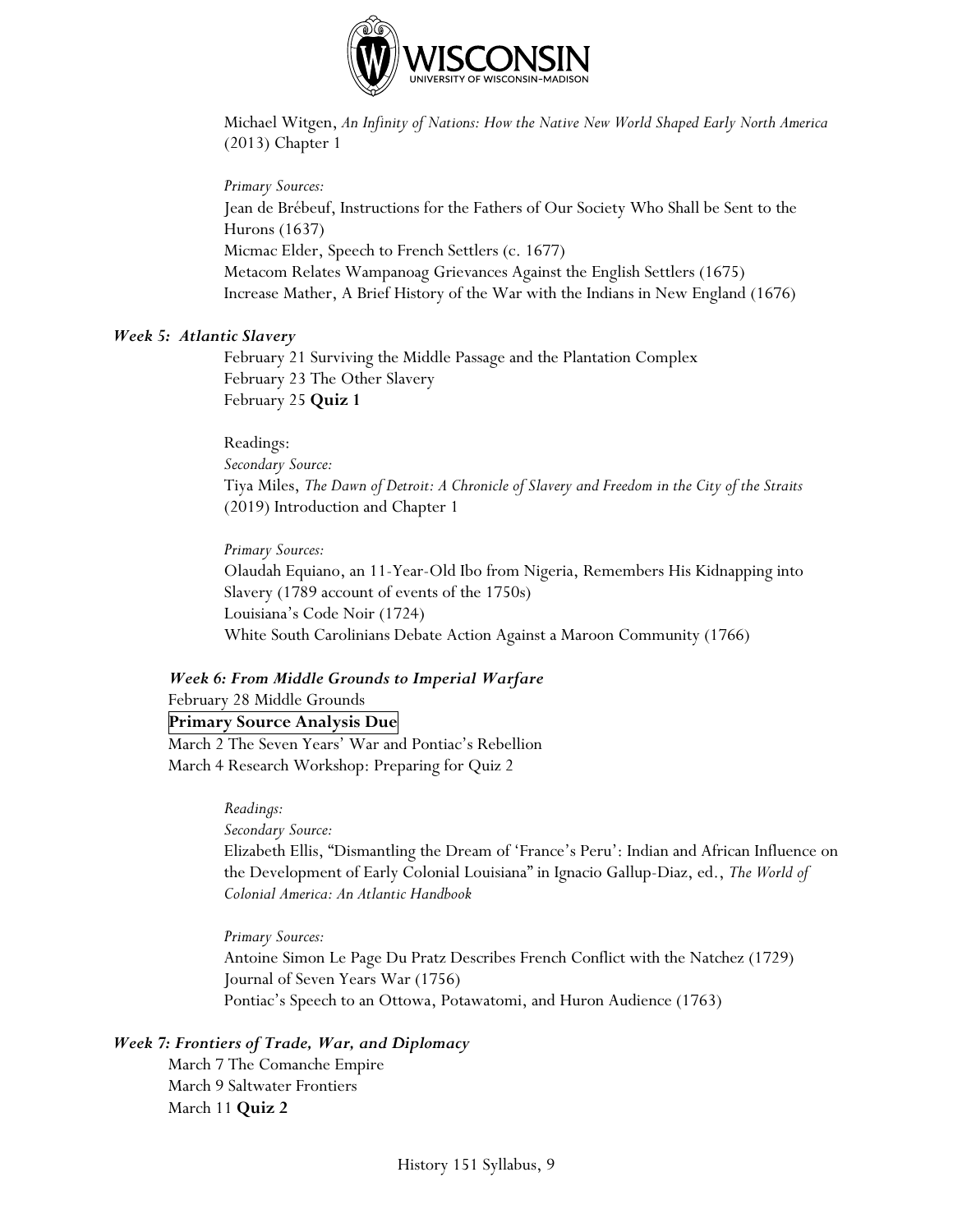

*Readings: Secondary Source:* Joshua Reid, *The Sea is My County: The Maritime World of the Makahs* (2015) Chapter 1

*Primary Sources:* Father Miguel de Molina Describes the Attack on the San Sabá Mission (1758) Spanish-Comanche Treaty, New Mexico (1786) New Worlds on the Great Plains: Saukamappee, an Account of the Arrival of Horses, Guns, and Smallpox (1787) Captain James Cook, Nootka Sound and the Northwest Coast Native Nations (1776)

#### *Week 8: Spring Break*

*March 12-19*

#### *Week 9: American Revolutions*

March 21 Forced Founders March 23 The Mission Revolts March 25 Research Workshop: Writing your Comparative Paper

> *Readings: Secondary Source* Miroslava Chávez-García, *Negotiating Conquest: Gender and Power in California, 1770s to 1880s*  Chapter 1

*Primary Sources* Junípero Serra, Letter Describing a Revolt in San Diego (1775) Little Turtle Comments on the Treaty of Greenville (1795) Thomas Jefferson Secret Letter to Congress (1803) Speech by Tecumseh to William Henry Harrison (transcribed 1810)

#### *Week 10: Removals and Resistance*

March 28 The Seminole Wars March 30 Land Grabs in the Age of Jackson April 1 Research Workshop: Preparing for Quiz 3

> *Readings: This Land* Podcast Episode 4: The Treaty

*Primary Sources:*

The Cherokee Nation Protests Removal Policy (1830) Army Correspondence about the Choctaw Removal (1834) Black Hawk's Account of Removal West, from *Life of Ma-Ka-Tai-Me-She-Kia-Kiak or Black Hawk, Dictated by Himself* (1833) [excerpt]

*Week 11: Early Republics* April 4 **Quiz 3**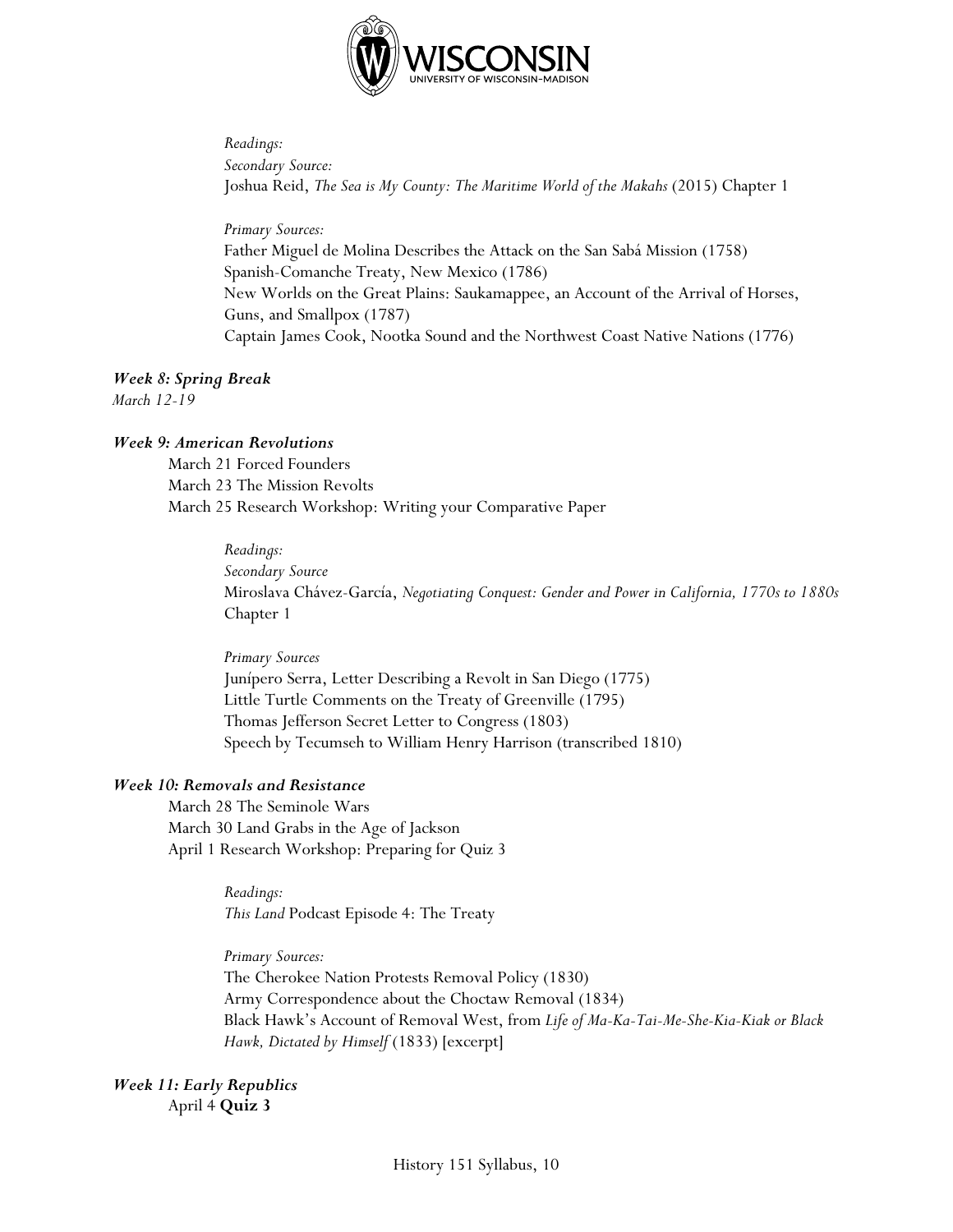

April 6 Sleuthing the Alamo April 8 The Settler State in the Old Northwest

> *Readings: Secondary Source:*  Maurice Crandall, *These People Have Always Been a Republic: Indigenous Electorates in the U.S.- Mexico Borderlands, 1598-1912* (2019) Chapter 3

*Primary Sources:* 1810 Revolution—Father Miguel Hidalgo, Agrarian Reform and Edict Against Slavery 1828 Mier y Teran Report Rebellion Crushed in New Mexico (1837) Americans in British Oregon: Narcissa Whitman Letter (1837)

#### *Week 12: Manifest Design*

April 11 War of a Thousand Deserts

#### **Comparative Paper Due**

April 13 Citizens and Subjects April 15 Research Workshop: Using Historical Newspaper Databases

> *Readings: Secondary Source:* Rosina Lozano, *An American Language: The History of Spanish in the United States* (2018) Chapter 4

*Primary Sources:* Treaty of Guadalupe Hidalgo (1848) Juan Cortina, Proclamation to the Mexicans of Texas (1859) El Corrido de Juan Cortina (1860s) Cenecú Pueblo Claim (1868)

#### *Week 13: Pacific Worlds*

April 18 California in the Global Gold Rush April 20 Land and Sovereignty in the Hawaiian Kingdom April 22 Research Workshop: Using Digitized Archives

> *Readings: Secondary Source* Mae Ngai, *The Chinese Question: The Gold Rush and Global Politics* Chapters 1-2

#### *Primary Sources:*

Sarah Winnemucca, *Life Among the Piutes: Their Wrongs and Claims* (1882) [excerpt] 1850 California "Act for the Governance and Protection of Indians" 1850 California "Act to Regulate Mines and Foreign Miners" Letters of William, Sabrina, and George Swain on the Gold Rush (1849-1851)

#### *Week 14: Civil Wars*